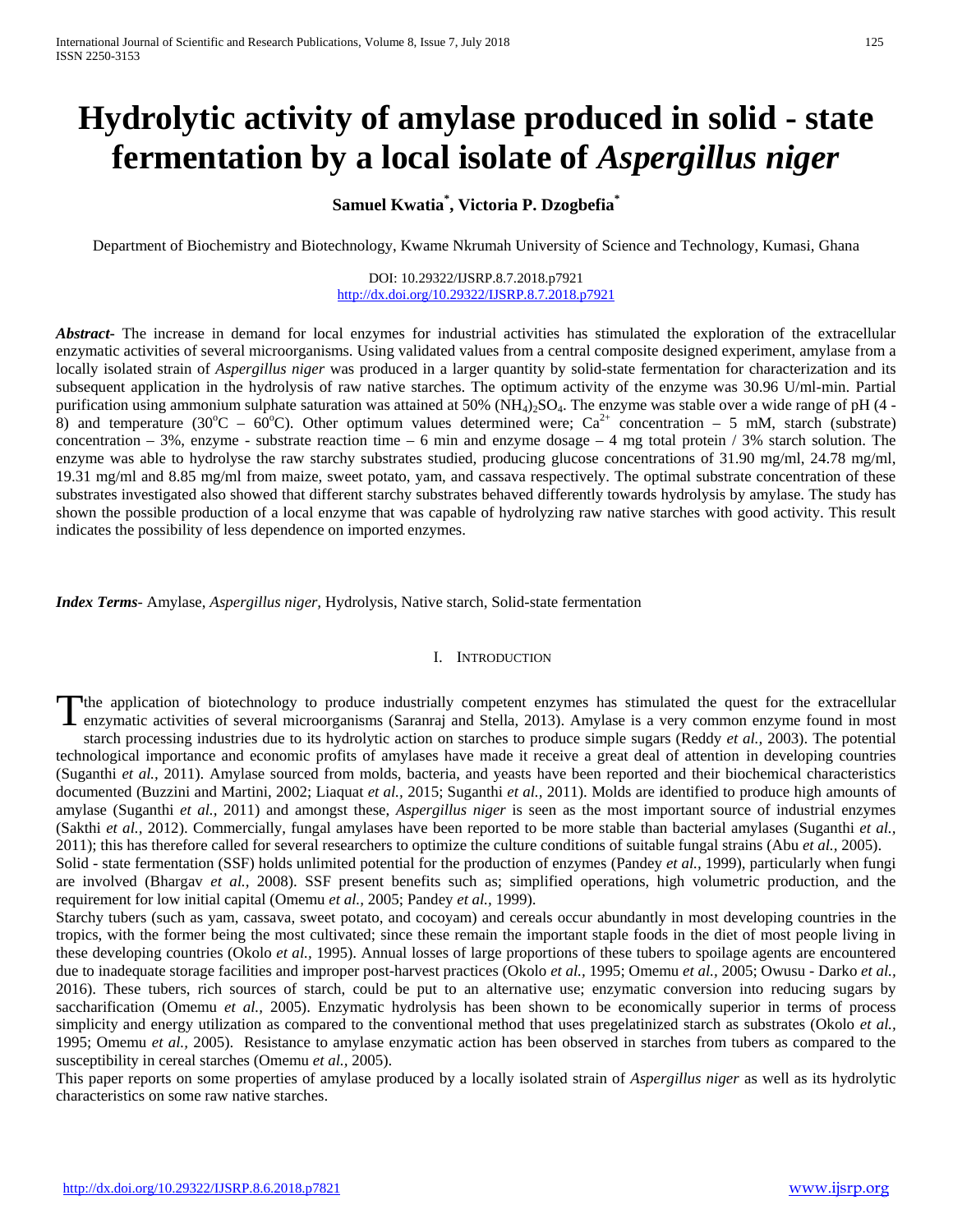### II. MATERIALS AND METHODS

#### **Preparation of starches from tubers**

Cassava, sweet potato and yam starches were prepared according to the procedure outlined by (Rasper, 1969). Maize grains were steeped in water for 3 days with intermittent changes of the water. It was milled using a double disc attrition milling machine and the resulting dough was mixed with adequate water. The suspension was filtered through a 250 μm sized mesh gauze. The filtrate was allowed to stand for 3h and the water was decanted leaving the settled starch slurry at the bottom. The starch was carefully dried in circulating air temperatures below 45°C. Corn-derived soluble starch (Sigma - Aldrich) was used as the standard. All other chemicals were of analytical grade and obtained from Sigma – Aldrich St. Louis, MO, USA.

#### **Source of fungal culture**

Five (5) fungal colonies were isolated from a serial dilution of a mouldy bread sample and they were identified as *Aspergillus niger* by employing the lactophenol cotton blue staining technique and studying morphology using standard identification manuals (Barnett and Hunter, 1972). These fungal colonies were screened for their ability to synthesize amylase on potato dextrose agar (PDA) amended with 2% (W/V) soluble starch medium (Uguru *et al.*, 1997). The ability of individual colonies to produce amylase was indicated by the zone of clearance shown on the medium. The isolate, *Aspergillus niger* KV5B showed the highest clearance zone (29 mm) and thus was selected for further studies. Aspergillus niger KV5B was maintained on PDA slants and stored in the refrigerator at 4°C.

#### **Culture conditions and solid state fermentation**

A spore suspension of *Aspergillus niger* KV5B was obtained from a 5-day old culture grown on PDA plates at room temperature by adding 10 ml of sterile distilled water to the spores within a 1 cm cork borer and making the suspension to a 60 ml mark (Bentil *et al.,* 2015). Two (2 ml) of the spore suspension, containing about  $3.96 \times 10^6$  cells/ml, was used as the inoculum. Yam peels, ground into about 0.3 mm particle sizes, was used as the substrate for the amylase production. The enzyme was produced by SSF using the central composite designed optimized conditions (pH - 5.95, Temperature - 49.53°C and incubation time  $-104$  h) as previously described (Kwatia *et al.,* 2017). The fungi were grown in a 100 ml Erlenmeyer flask containing 5 g of the ground yam peel and moistened with 5 ml of a mineral solution (comprising KH<sub>2</sub>PO<sub>4</sub> – 0.35 g, NH<sub>4</sub>NO<sub>3</sub> – 2.5 g, KCl – 1.25 g, MgSO<sub>4</sub>.7H<sub>2</sub>O – 0.025 g, FeSO<sub>4</sub>.7H<sub>2</sub>O – 0.0025 g, soluble starch – 5 g in 250 ml of distilled water) (Sethi and Gupta, 2015).

#### **Extraction of the enzyme from the fermentation medium**

The enzyme was extracted using 50 ml of 0.1 M phosphate buffer (pH 6). The buffer on the substrate bed was shaken on an orbital shaker for 30 min at 250 rpm, the resulting mixture was filtered through cheesecloth and the filtrate centrifuged at 3600 g for 15 mins (Abu *et al.,* 2005). The supernatant was decanted and used as the crude enzyme.

#### **Amylase assay**

The activity of amylase was assayed as described by (Uguru *et al.,* 1997). The reaction mixture comprised of 0.5 ml of the crude enzyme, 0.5 ml of 1% (W/V) starch solution in 0.02 M phosphate buffer with 0.006 M NaCl (pH 6.9). The reaction was incubated for 3 min at 37°C and was terminated using 1 ml of 3, 5 dinitrosalicylic acid (Miller, 1959), followed by boiling for 5 min, cooled and absorbance were taken at 540 nm. The amount of reducing sugars liberated (Miller, 1959) was estimated using glucose as standard. A unit of amylase activity was expressed as the amount of enzyme that released 1 μmol of reducing sugars (maltose/glucose) per minute under the assay conditions (Sakthi *et al.,* 2012).

The protein content (Lowry *et al.,* 1951) of the extract was also determined using bovine serum albumin as the standard at 540 nm.

#### **Partial Purification of the crude amylase**

Precipitation of the crude enzyme was carried out using ammonium sulphate  $((NH_4)_2SO_4)$ . The extracted crude amylase was saturated with ammonium sulphate up to 80%. Precipitates were obtained by gently stirring the mixture and leaving on ice for 30 min after which the mixture was centrifuged at 3600 g for 15 min. The resultant precipitates were solubilized in 0.1M phosphate buffer (pH 6) and their activities and protein concentrations determined.

**Characterization studies**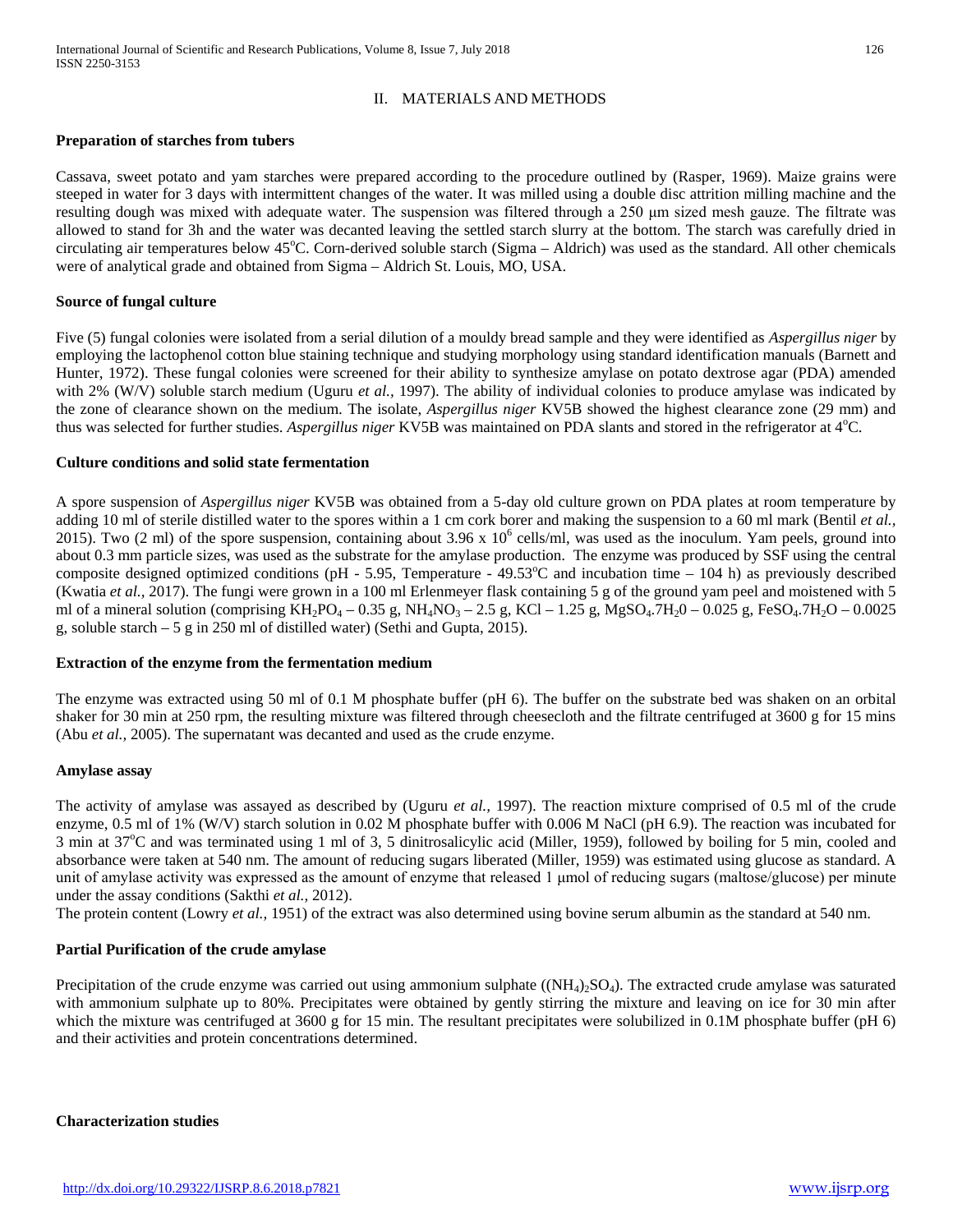## **Effect of pH on enzyme activity and pH stability of the enzyme**

The effect of pH on the enzyme activity was investigated by dissolving 1% (W/V) soluble starch in 0.1 M sodium citrate buffer (pH 4 – 6), 0.1 M phosphate buffer (pH 7 – 8) and glycine NaOH buffer (pH 9 – 10) (Shah *et al.,* 2014). A fraction of the enzyme was incubated at different pH values  $(4 - 10)$  without the substrate in order to determine the pH stability of the enzyme. The DNS method was used to estimate the enzyme activity using 0.5 ml of the crude enzyme.

#### **Effect of temperature and temperature stability of the enzyme**

An enzyme substrate reaction mixture was incubated at different temperatures of  $30^{\circ}$ C –  $90^{\circ}$ C for 3 min to determine the optimum temperature of the enzyme. Thermostability of the enzyme was also determined by incubating the enzyme fraction without a substrate at temperatures of  $30^{\circ}\text{C} - 80^{\circ}\text{C}$ . The DNS method was used to estimate the enzyme activity using 0.5 ml of the crude enzyme.

#### **Effect of calcium ion concentration on the stability of the enzyme**

Amylase stability at  $60^{\circ}$ C was investigated by incubating the enzyme-substrate reaction mixture with different concentrations of CaCl<sub>2</sub> (2 mM, 5 mM, 7 mM and 10 mM). An untreated sample was used as the control.

#### **Effect of substrate (starch) concentration on amylase activity**

Starch concentrations of 1%, 2%, 3%, 4%, and 5% suspended in 0.1 M phosphate buffer (pH 6. 9) with 0.05 M NaCl were used to investigate the effect of starch concentration on amylase activity. The DNS method was used for the amylase activity determination.

#### **Enzyme substrate reaction time**

The effect of reaction time on amylase activity was investigated by incubating the enzyme-substrate reaction mixture at different time intervals of 0, 3, 6, 9, 12 and 15 min and the enzyme activity assayed using the DNS method.

#### **Effect of enzyme concentration**

The enzyme saturated at 50% of  $(NH_4)_2SO_4$  with a protein concentration of 1.90 mg/ml (approximated to 2 mg/ml). Thus, multiples of 2 mg/ml i.e. 2 ml (4 mg of protein), 3 ml (6 mg of protein), 4 ml (8 mg of protein) and 5 ml (10 mg of protein) were used to determine the effect of enzyme concentration on amylase activity. The enzyme assay was by the DNS method.

### **Hydrolysis of starchy substrates**

The ability of the enzyme to hydrolyze starch was investigated by using starches from cassava, sweet potato, yam, and maize. Commercial corn – derived soluble starch (Sigma – Aldrich, St. Louis MO, USA) was used as the standard. The starch hydrolysis was investigated using the optimized conditions that were obtained after the characterization. The rate of hydrolysis of each starch was evaluated based on the quantity of reducing sugars (mg /ml) produced.

In order to extend the substrate range of the substrates industrially, the optimal substrate concentrations of the native starches were also investigated with starch concentrations of 1 %, 2 %, 3 %, 4% and 5 %. The amylase activity was determined using the DNS method after incubating the enzyme – substrate mixture for 30 min.

#### **Statistical analysis and experimental design**

All determinations were of 3 independent experiments. Mean values of each experiment were reported and the least significant difference (LSD) test was used to identify means that differed significantly. Sigma plot (Ver. 10.1) software was used for the analysis and graphs.

#### III. RESULTS AND DISCUSSION

**Partial purification of amylase**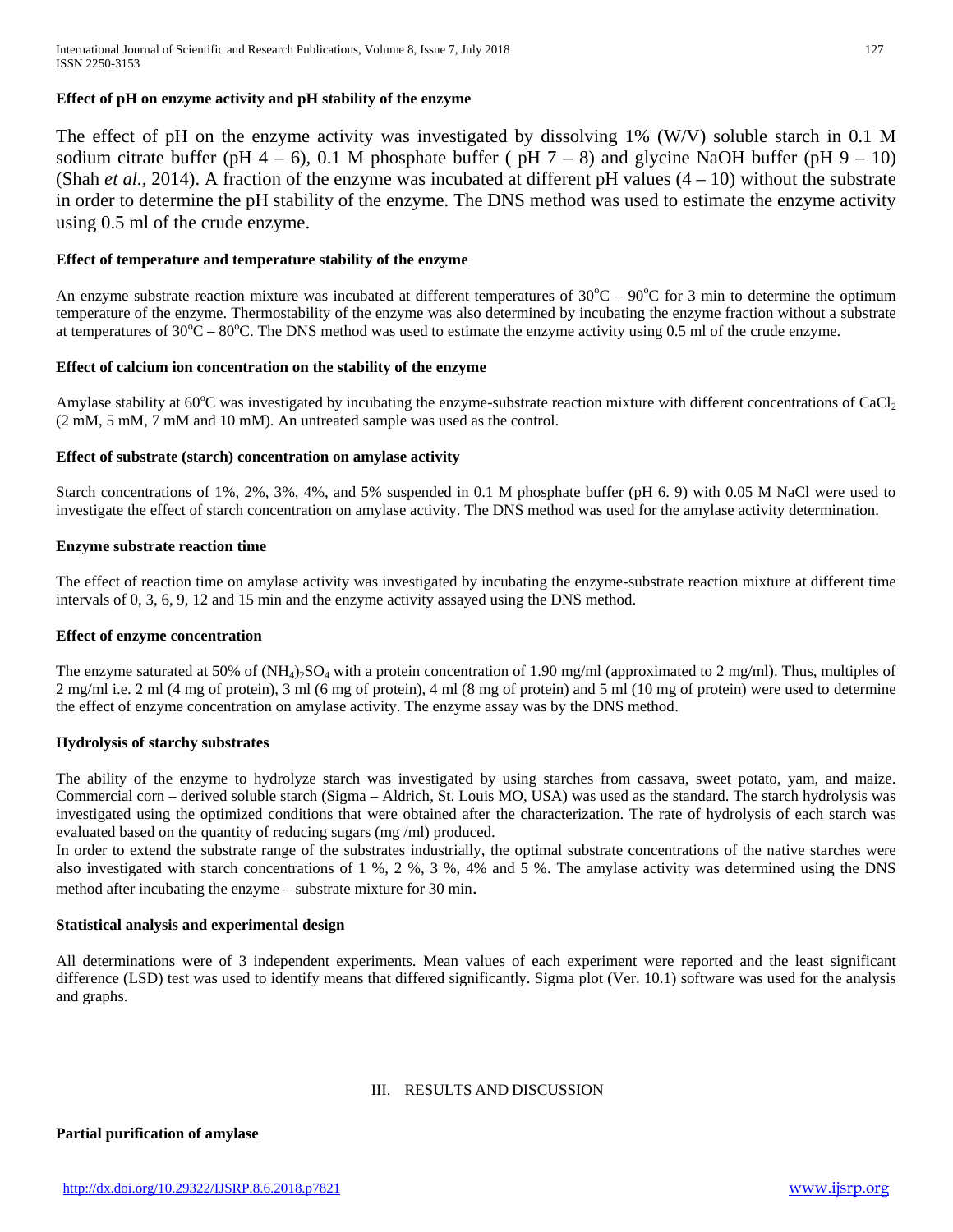The stages of purifying amylase produced by *Aspergillus niger* KV5B using ammonium sulphate (NH<sub>4</sub>)<sub>2</sub>SO<sub>4</sub> is shown in table 1. Table 1 indicates that the specific activity of amylase increased from one purification step to another until the highest activity (18.04 U/mg) was reached at 50% (NH<sub>4</sub>)<sub>2</sub>SO<sub>4</sub> saturation. The increase of specific activity from 0% to 50% (NH<sub>4</sub>)<sub>2</sub>SO<sub>4</sub> saturation was an indication that the purification steps used were effective in eliminating contaminant proteins. The ability of the  $(NH<sub>4</sub>)<sub>2</sub>SO<sub>4</sub>$  to concentrate enzymes makes it employable even in later stages of purification to concentrate enzymes from dilute solutions.

| Purification step                                      | Total activity   | Total protein   | Specific activity | Purification |
|--------------------------------------------------------|------------------|-----------------|-------------------|--------------|
|                                                        | $(U/ml-min)$     | (mg/ml)         | (U/mg)            | fold $(X)$   |
|                                                        |                  |                 |                   |              |
| Crude extract                                          | $16.06 \pm 2.02$ | $8.71 \pm 2.00$ | $1.93 \pm 0.66$   | 1.00         |
| 20% (NH <sub>4</sub> ) <sub>2</sub> SO <sub>4</sub>    | $30.83 \pm 0.49$ | $6.99 \pm 1.29$ | $4.52 \pm 0.87$   | 2.34         |
|                                                        |                  |                 |                   |              |
| 50% (NH <sub>4</sub> ) <sub>2</sub> SO <sub>4</sub>    | $35.16 + 1.44$   | $1.96 \pm 2.20$ | $18.04 \pm 1.46$  | 9.33         |
| $80\%$ (NH <sub>4</sub> ) <sub>2</sub> SO <sub>4</sub> | $39.05 \pm 2.22$ | $4.89 \pm 1.60$ | $8.67 \pm 3.15$   | 4.48         |
|                                                        |                  |                 |                   |              |

Table 1: Purification table for the crude extracted amylase using ammonium sulphate

#### **Effect of pH and pH stability of the enzyme**

Figure 1 shows the effect of pH as well as pH stability on the activity of the enzyme. The highest activity (31.88 U/ml-min) was observed at pH 5. A pH of 28 also recorded a high activity of 29.91 U/ml-min. This pH range shows the versatility of the enzyme for several process conditions. These optima observed indicated the enzyme was at its satisfactory conformation (Sachdev *et al.,* 2016). Kumar and Duhan (2011) and Alva *et al.* (2007) reported similar pH ranges of (4.2 and 8.4) and (5.8 and 9) for *Aspergillus niger* MTCC – 104 and *Aspergillus sp* JG112 amylases respectively. They attributed such observations to the existence of at least two amylolytic activities, i.e. glucoamylase and α-amylase since both enzymes synergistically degrade starch molecules.

The enzyme retained more than 80% of its activity across a pH range of  $4 - 8$ . This implied the enzyme was stable over the pH ranges 4 – 8. The drop in activity at pH 9 and 10 (Figure 1) could be attributed to severe denaturation of the structure of the enzyme due to the changes in pH thus leading to the reduction of activity at such pH levels (Kumar and Duhan, 2011).



Figure 1: Effect of pH and pH stability of *A. niger* KV5B enzyme activity

#### **Effect of temperature and temperature activity of the enzyme**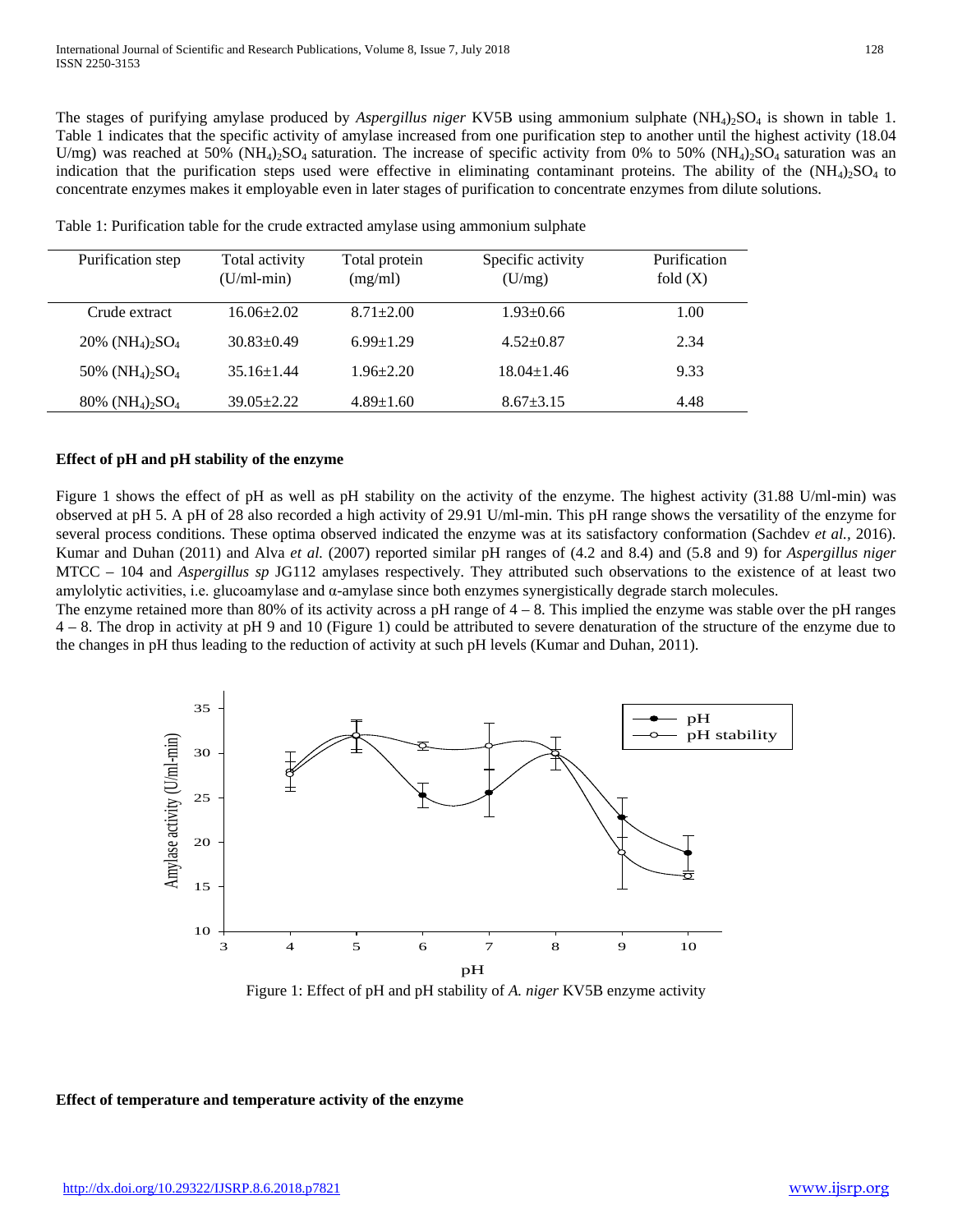The effect of temperature on the activity of amylase showed that the enzyme activity increased progressively with an increase in temperature from 30 °C (16.73 U/ml-min) to a maximum of 28.41 U/ml-min at 60 °C (Figure 2). Reduction in amylase activities was observed at temperatures below 60°C. The decrease in amylase activity may be attributed to the disruption of the secondary, tertiary and quaternary bonds of the amylase enzyme (Sachdev *et al., 2016; Schokker et al., 1998)*. An optimum temperature of 70 °C was recorded for an amylase produced by *Aspergillus niger* on yam peels (Uguru *et al.,* 1997). The enzyme showed thermal stability across a temperature range of 30 °C – 60 °C, beyond which the activity decreased (Figure 2), this may probably be the result of amino acids destruction, peptide chain hydrolysis and aggregation thus causing incorrect conformation of the enzyme (Alva *et al.,* 2007).



Figure 2: Effect of temperature and temperature stability of *A. niger* KV5B amylase activity

### **Effect of calcium concentration on the stability of the amylase**

The influence of  $Ca^{2+}$  varied with concentrations of calcium that the enzyme was exposed to at 60°C (Figure 3). A concentration of 5 mM of calcium ions recorded the highest activity (39.51 U/ml-min) and the least was found with 2 mM calcium concentration. Amylase is a metalloenzyme and is stabilized in the presence of calcium ions (Konsoula and Liakopoulou-Kyriakides, 2007; Prajapati *et al.,* 2015). The results of this study indicated that amylase from *Aspergillus niger* KV5B was stable in the presence of Ca<sup>2+</sup>. The stability of an enzyme from *Aspergillus sp* cmst 04 at 5 mM concentration has been reported (Ajikumar *et al.,* 2014). An inhibitory action of  $Ca^{2+}$  at 10 mM was also reported by (Babu and Satyanarayana, 1993). Other reports also suggest that  $Ca^{2+}$  does not affect the enzyme activity (Asgher *et al.,* 2007).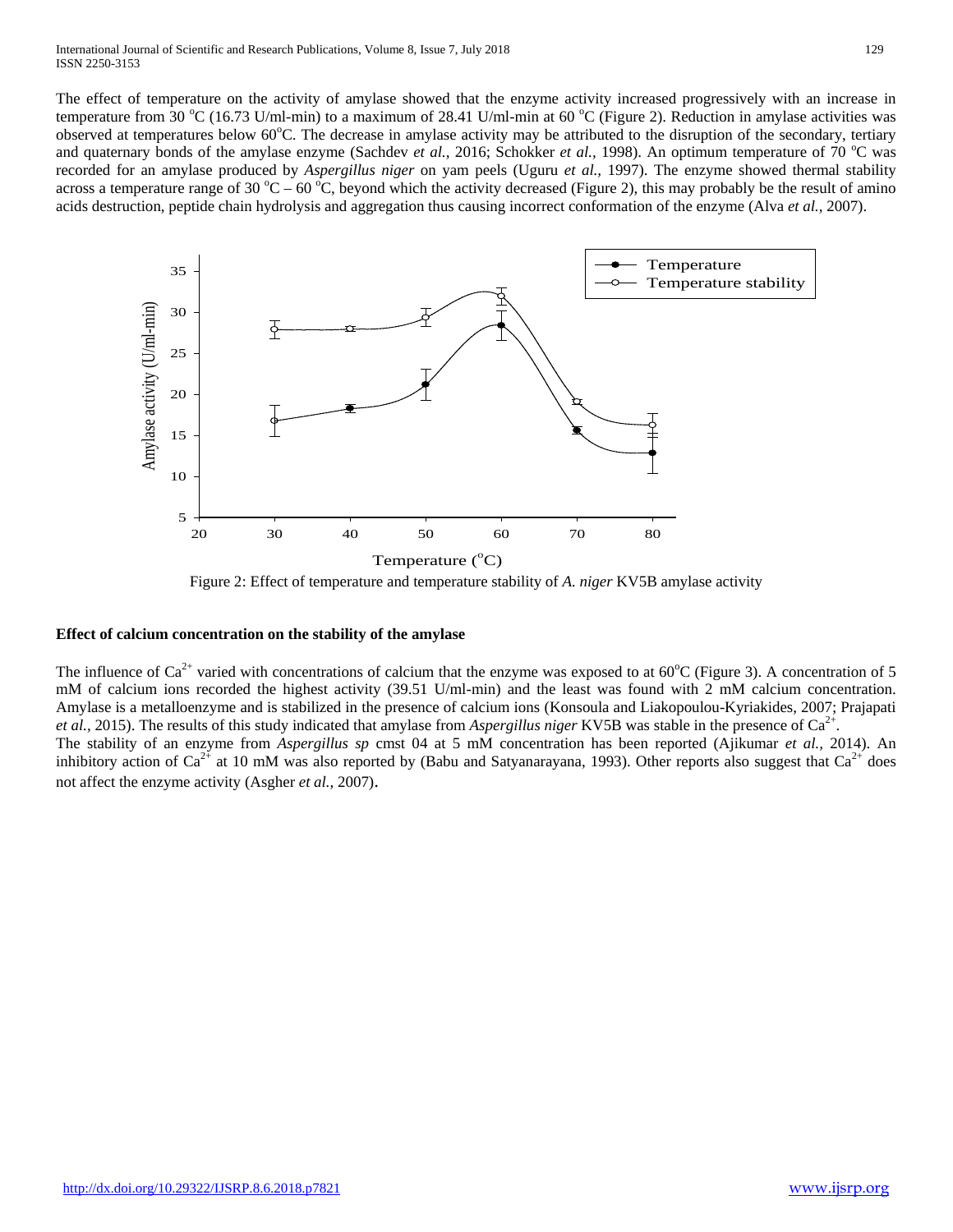

Figure 3: Effect of calcium concentration on *A. niger* KV5B amylase activity

#### **Effect of substrate (starch) concentration on amylase activity**

Amylase activity increased with increase in starch concentrations from 1 % (21.88 U/ml-min) to 3% (37.92 U/ml-min), but the activity decreased beyond 3% (Figure 4). The active sites of the enzyme were not saturated at low substrate concentrations; therefore, increase in activity was expected when the substrate concentration increases (Kumar and Duhan, 2011). Low activities recorded beyond 3% might have been a result of blockage of the active site of the enzyme due to competition for these sites by the substrates, thus preventing other molecules from binding (Nyamful, 2013).



Figure 4: Effect of starch concentration on *A. niger* KV5B amylase activity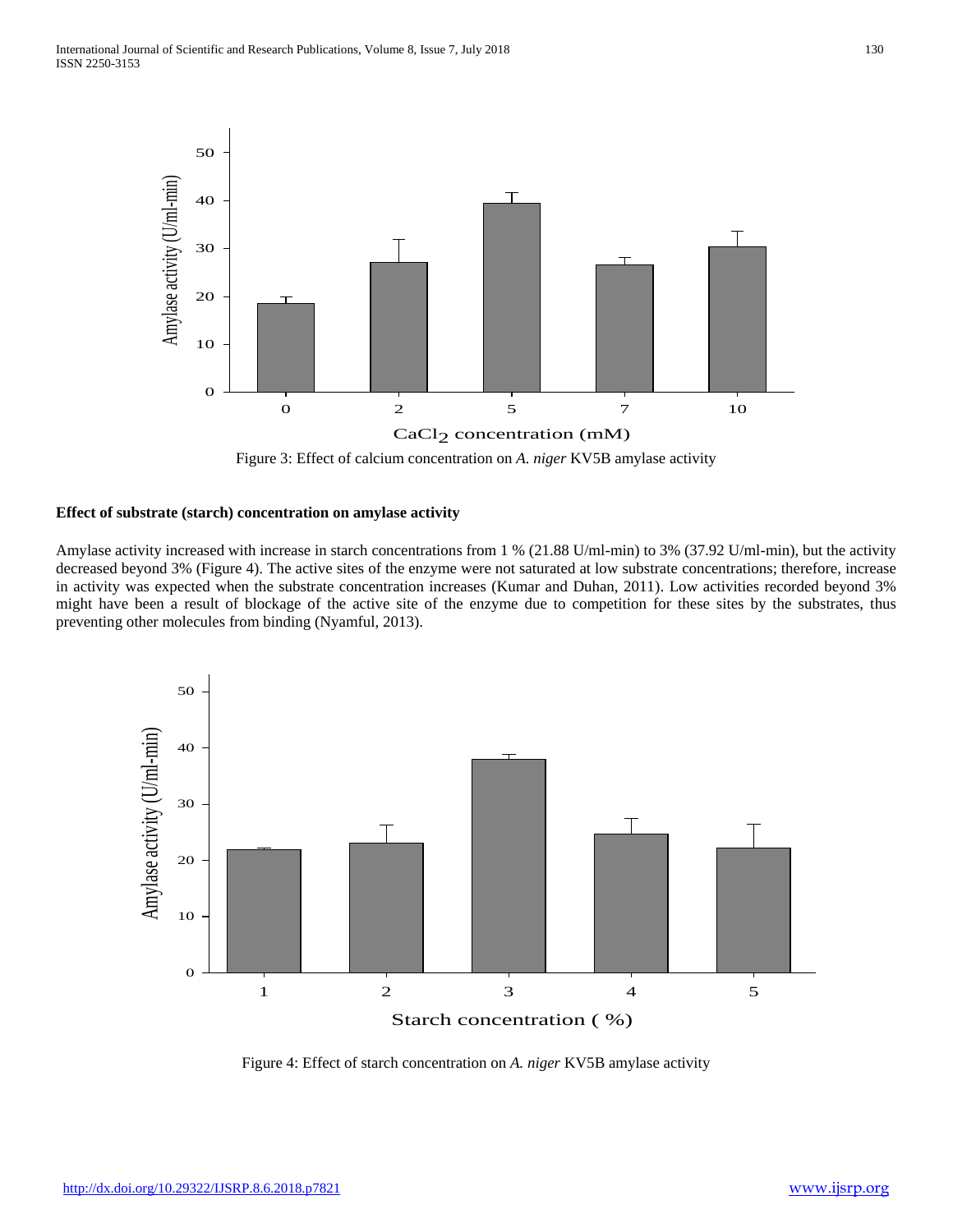#### **Effect of enzyme-substrate reaction time**

The time allowed for starch hydrolysis increased the enzyme activity from 3 min (25.35 U/ml-min) to a maximum of 6 min (32.41 U/ml-min) (Figure 5). Incubation beyond 6 min, however, decreased the activity (Figure 5). The enzyme showed efficiency within a relatively shorter time, thus saving time and energy and also a possible prevention of the formation of undesirable products (Dzogbefia *et al.,* 2008).



Figure 5: Effect of reaction time on *A. niger* KV5B amylase activity

#### **Enzyme dosage**

Figure 6 depicts the effect of enzyme dosage on the hydrolysis of starch. Two (2) ml of the enzyme extract (i.e. 4 mg of total protein) per 3% starch solution gave the highest activity of 58.10 U/ml-min and the least activity was observed with 1 ml of the enzyme extract (i.e. 2 mg of total protein). A probable inhibitory action of the enzyme beyond 4 mg total protein / 3% starch solution as a result of increased enzyme dosage thus introducing competition for binding could have resulted in the decrease in amylase activity. The enzyme application could be cost-effective since lower concentrations will be required if it should be used by industries for starch hydrolysis.



Figure 6: Effect of enzyme dosage on *A. niger* KV5B amylase activity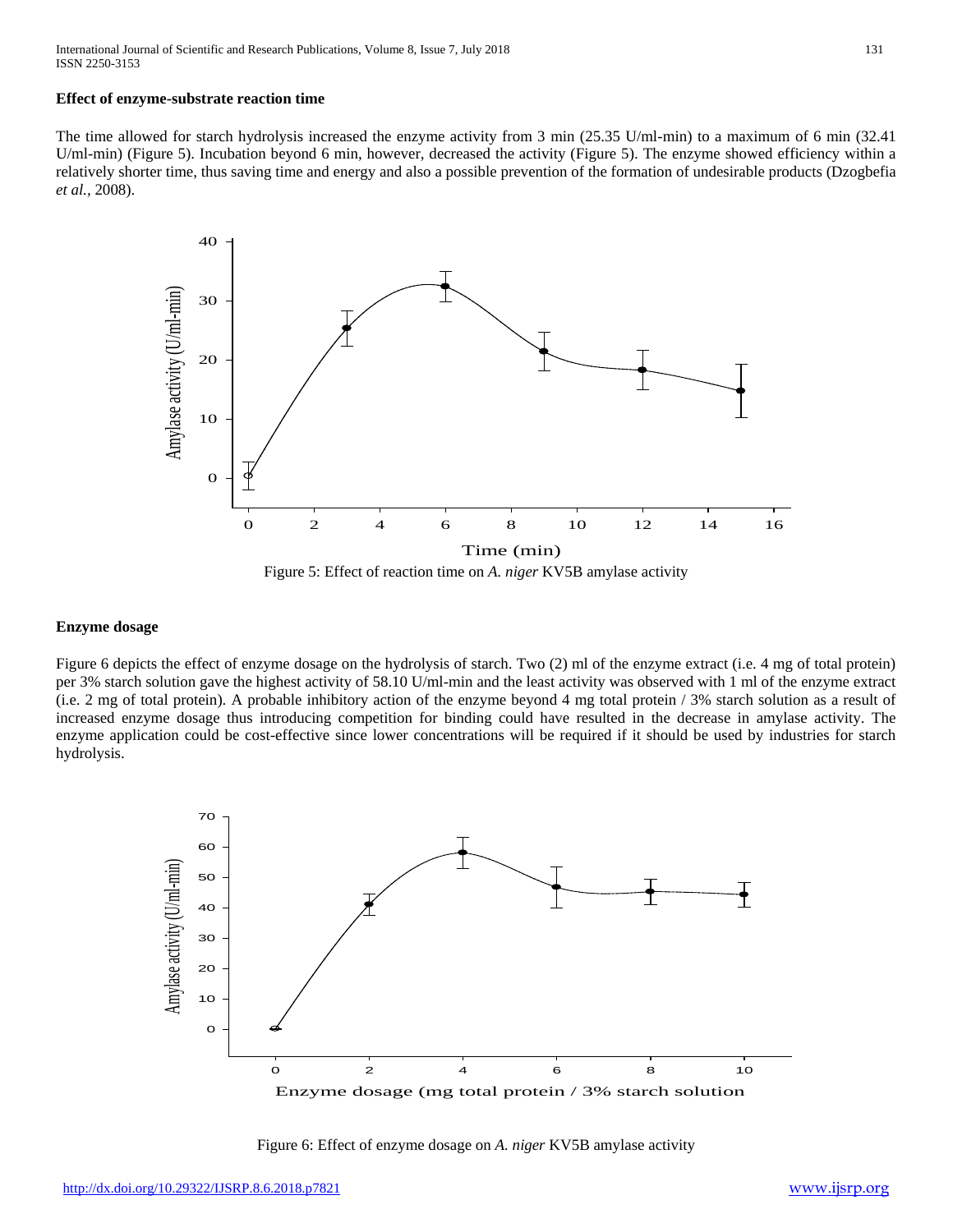## **Hydrolysis of native starchy substrates**

The ability of the amylase to hydrolyse starches from tubers (cassava, yam, and sweet potato) and cereal (maize) was studied using corn-derived soluble starch as a standard. The results that portrayed the amount of reducing sugars (mg/ml) produced are shown in Figure 7. The corn-derived soluble starch was also used as a standard (100%) to evaluate the susceptibility of each starchy source to amylase hydrolysis. By keeping all the previously determined parameters at their optimized levels, rapid hydrolysis was observed on the corn-derived soluble starch and maize to give reducing sugar concentrations of 30.68 mg/ml and 31.90 mg/ml respectively. In general, the order of starch hydrolysis was maize > soluble starch > sweet potato > yam > cassava (Figure 7). Statistically, reducing sugars produced by maize, sweet potato and yam were significantly higher ( $p<0.05$ ) than that produced by cassava starch within the six minutes of hydrolysis. However, no statistical difference (p>0.05) was observed between hydrolysis of sweet potato and yam starches. The conversion efficiency of the substrates as shown in Table 2 indicated that starch from maize was rapidly hydrolyzed (103. 98%) followed by sweet potato, yam, and cassava with conversion efficiencies of 80.76%, 62.56%, and 28.83% respectively. The optimal substrate concentration of each substrate after 30 min incubation is summarized in figure 8. Maize starch recorded the fastest optimal level and thus highest hydrolysis and activity at 2% concentration (65.29 U/ml-min) followed by soluble starch (60.55 U/ml-min), cassava (56.54 U/ml-min) and sweet potato (48.45 U/ml-min) starches, all at 3% concentration. Yam recorded the least hydrolysis and thus the least activity (34.24 U/ml-min) at 4% concentration (Figure 8). Results in figure 8 also showed that the ability of amylase of *Aspergillus niger* KV5B to digest raw starches is directly proportional to incubation time



| <b>Starches</b> | Amount of reducing sugars (mg/ml) | Relative conversion efficiency (%) |
|-----------------|-----------------------------------|------------------------------------|
| Soluble starch  | $30.69 \pm 0.45$                  | 100.00                             |
| Maize           | $31.91 \pm 0.48$                  | 103.98                             |
| Yam             | $19.31 \pm 0.43$                  | 62.56                              |
| Sweet potato    | $24.78 \pm 0.11$                  | 80.76                              |
| Cassava         | $8.85 \pm 0.18$                   | 28.83                              |



Figure 7: Hydrolysis of raw native starches by *A. niger* KV5B amylase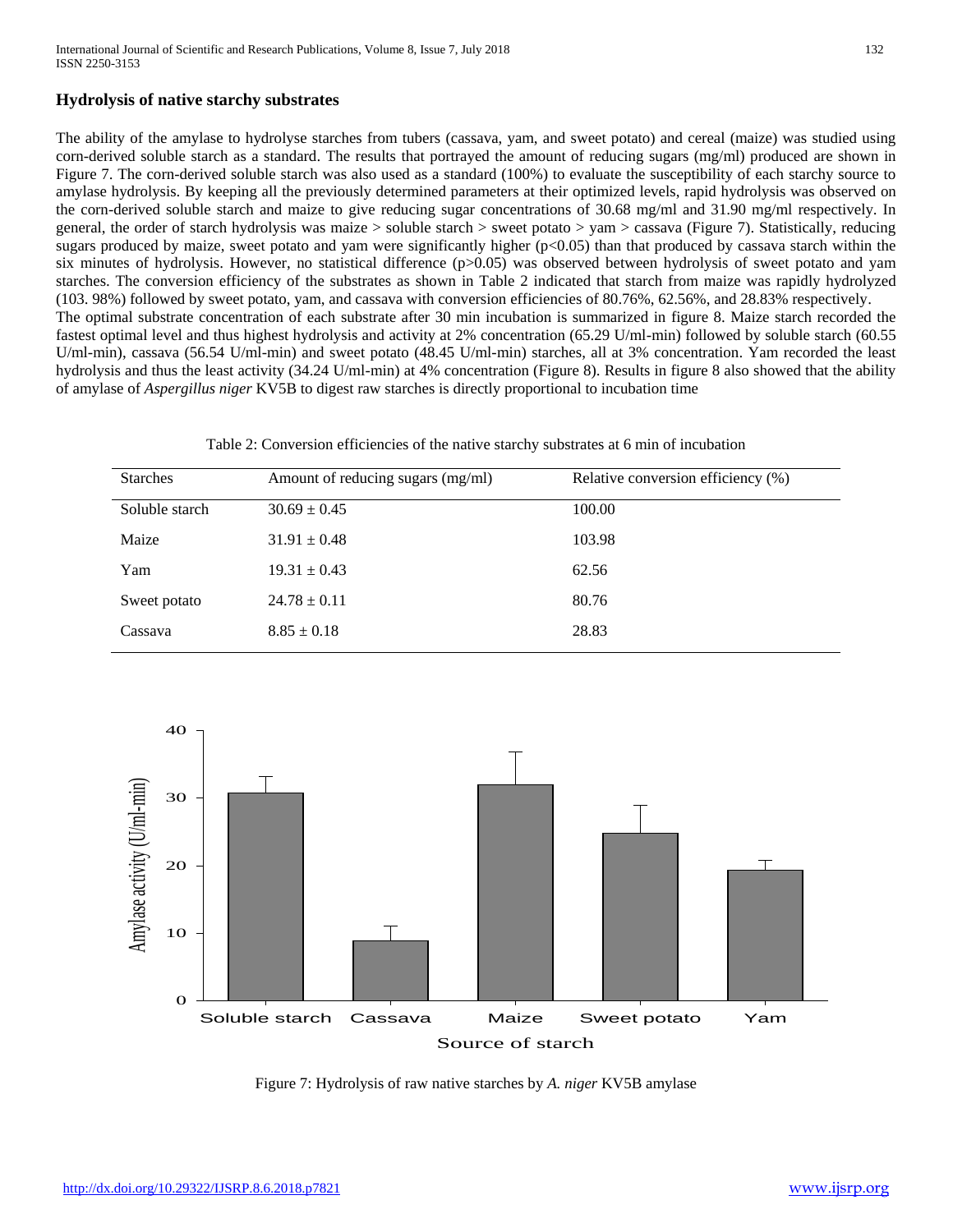

Figure 8: Optimum substrate concentration of the raw native starches upon hydrolysis by amylase *of A. niger* KV5B

Many factors have been attributed to the differences in enzymatic susceptibilities of starches; viz, starch source, extension of association between starch components, granule size, crystallinity, rate of amylose and amylopectin, polymeric type (A,B,C), amylose-lipid complex, type of enzyme and hydrolysis condition ( pH, temperature, concentration)(Oates, 1997; Rocha *et al.,* 2010). Maize starch granules have been identified to exhibit A –type crystal polymorphism with characteristics such as having a porous surface, faster chemical penetration and derivatization reactions, weak points and more susceptible to the enzyme-catalyzed reactions (Jane, 2009). Starches with such A polymorphism are more susceptible to hydrolysis by enzymes because the crystalline structure of such starches contains the A and B1 chains which are unstable and more vulnerable to rearrangement; therefore making them susceptible to hydrolysis (Rocha *et al.,* 2010).

Cassava and sweet potato starches also exhibited more susceptibility to the enzyme hydrolysis as compared to yam starches (Figure 8). The high susceptibility of cassava and sweet potato to the enzymatic hydrolysis may also be attributed to its  $A -$  type polymorphism as reported by (Rocha *et al.,* 2010). Yam starches, however, displays the B – type polymorphism which normally displays a nonporous internal granule structure thus, making them less susceptible to amylase hydrolysis (Jane, 2009). B – type starches present higher proportions of long B – chains, which extend for two or more clusters and stabilize the internal structure of granules thus becoming more resistant to enzymatic action (Jane, 2009; Rocha *et al.,* 2010).

Amylose content of maize, sweet potato, cassava and yam starches have been stated as 70 %w/w (Lim *et al.,* 1994; Morrison *et al.,* 1984), 28.9 ±0.35 %w/w (Tan *et al.,* 2006), 23.7±0.1 %w/w 8 -25 %w/w (Paes *et al.,* 2008; Yuan *et al.,* 2007) and 26.3±0.2 %w/w (Yuan *et al.,* 2007) respectively. A report by Tester *et al.* (2006) suggested that the amount of native starch hydrolysis by amylases is inversely proportional to the amylose content, indicating that high amylose starches are more resistant to amylase hydrolysis. This is supported by (Jane, 2009) who also reported that such amyloses are strongly associated with the periphery of the granules thus making them less susceptible to enzyme attack. These might be some contributing factors to the results recorded in this investigation.

Results from the study agree with reports made by Omemu *et al.,* (2005) and Okolo *et al.,* (1995) that starch susceptibility to amylase hydrolysis is dependent on the botanical source and the duration of the amylase treatment. The ability of the partially purified amylase of *Aspergillus niger* KV5B to hydrolyse roots starches especially cassava starch presents an incredible property since these roots are the most abundant in the tropics.

In conclusion, the amylase of *Aspergillus niger* KV5B selected for this study could be effectively used in hydrolysis of both native tuber and cereal starches to produce sugars which will find applications in several industries such as the brewing industry.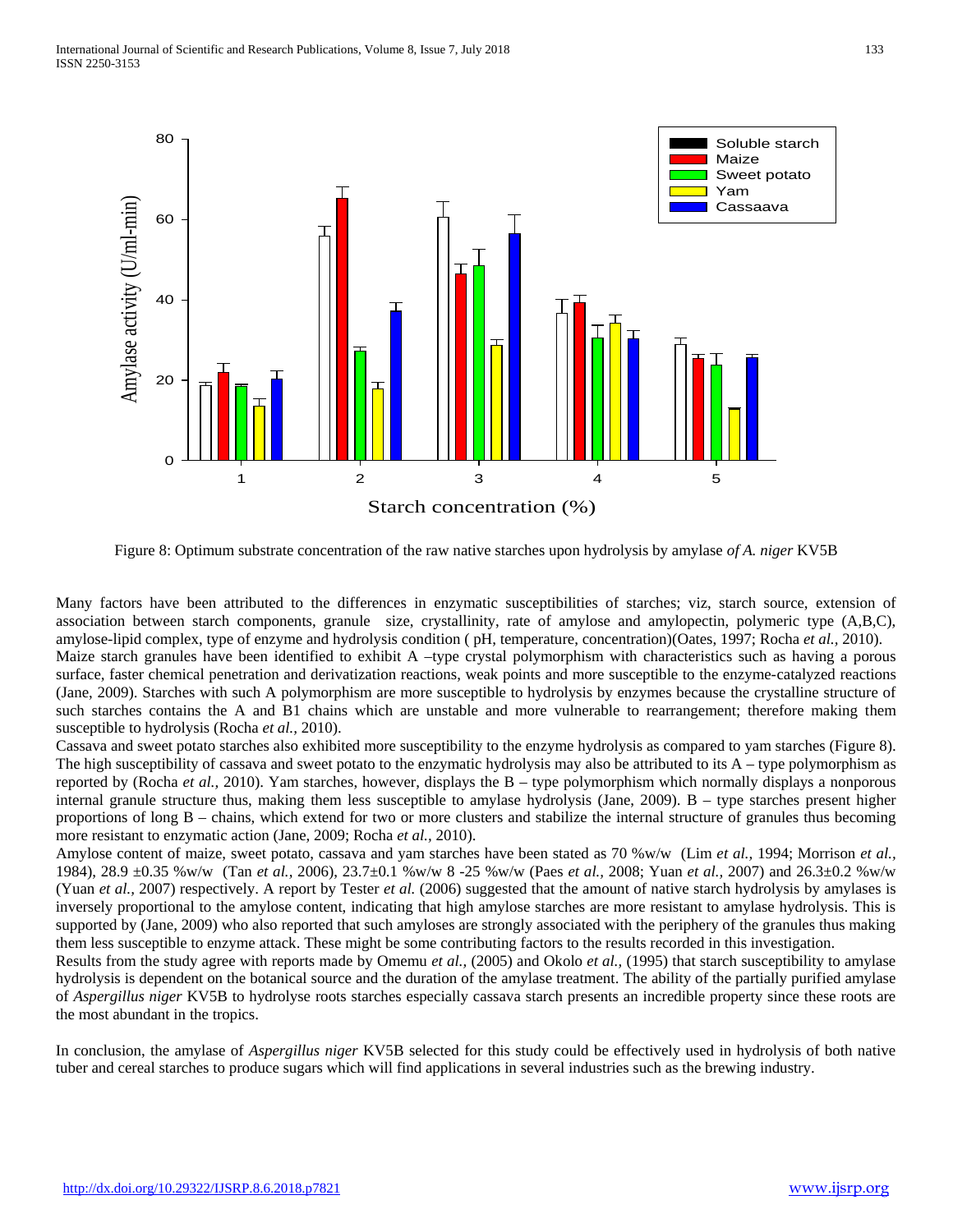#### **REFERENCES**

- Abu, E.A., Ado, S.A., James, D.B. (2005). Raw starch degrading amylase production by mixed culture of *Aspergillus niger* and *Saccharomyces cerevisae* grown on sorghum pomace. African Journal of Biotechnology 4, 785–790.
- Ajikumar, A., Sivakumar, N., Selvakumar, G., Shajahan, S. (2014). Production and partial characterization of α -amylase from *Aspergillus* sp. Cmst 04 isolated from estuarine soil by solid-state fermentation. International Journal of Advanced Biotechnology and Research 5, 1–11.
- Alva, S., Anupama, J., Savla, J., Chiu, Y.Y., Vyshali, P., Shruti, M., Yogeetha, B.S., D., B., Purvi, J., Ruchi, K., Kumudini, B.S., Varalakshmi, K.N. (2007). Production and characterization of fungal amylase enzyme isolated from *Aspergillus* sp. JGI 12 in solid state culture. African Journal of Biotechnology 6, 576–581.
- Asgher, M., Asad, M.J., Rahman, S.U., Legge, R.L. (2007). A thermostable a-amylase from a moderately thermophilic *Bacillus subtilis* strain for starch processing. Journal of Food Engineering 79, 950–955. doi:10.1016/j.jfoodeng.2005.12.053
- Babu, K.R., Satyanarayana, T. (1993). Extracellular calcium-inhibited α-amylase of *Bacillus coagulans* B 49. Enzyme and Microbial Technology 15, 1066–1069. doi:10.1016/0141-0229(93)90056-8
- Barnett, H.L., Hunter, B.B. (1972). Illustrated genera of imperfect fungi, 18th ed, Burgess Pub. Co. Minneapolis.
- Bentil, J.A., Dzogbefia, V.P., Alemawor, F. (2015). Enhancement of the nutritive value of cocoa ( *Theobroma cacao* ) bean shells for use as feed for animals through a two-stage solid-state fermentation with *Pleurotus ostreatus* and *Aspergillus niger*. International Journal of Applied Microbiology and Biotechnology Research 3, 20–30.
- Bhargav, S., Panda, B.P., Ali, M., Javed, S. (2008). Solid-state Fermentation : An Overview. Chemical and Biochemical Engineering Quarterly 22, 49–70.
- Buzzini, P., Martini, A. (2002). Extracellular enzymatic activity profiles in yeast and yeast-like strains isolated from tropical environments. Journal of Applied Microbiology 93, 1020 –1025.
- Dzogbefia, V.P., Ofosu, G.A., Oldham, J.H. (2008). Evaluation of locally produced *Saccharomyces cerevisiae* pectinase enzyme for industrial extraction of starch from cassava in Ghana. Scientific Research and Essay 3, 365–369.
- Jane, J. (2009). Structural features of starch granules II, in BeMiller, J., Whistler, R. (Eds.), Starch: Chemistry and Technology. Academic Press Inc. (London) Limited, 32 Jamestown Road, pp. 193–227.
- Konsoula, Z., Liakopoulou-Kyriakides, M. (2007). Co-production of a-amylase and B-galactosidase by *Bacillus subtilis* in complex organic substrates. Bioresource Technology 98, 150–157. doi:10.1016/j.biortech.2005.11.001
- Kumar, A., Duhan, J.S. (2011). Production and characterization of amylase enzyme isolated from *Aspergillus niger* MTCC-104 employing solid-state fermentation. International Journal of Pharma and Bio Sciences 2, 250–258.
- Kwatia, S., Dzogbefia, P.V., Ofosu, I.W. (2017). Optimization of amylase production by *Aspergillus niger* cultivated on yam peels in solid state fermentation using response surface methodology. African Journal of Biochemistry Research 11, 34–42.
- Liaquat, R., Kaleem, S., Azeem, A., Jamal, A., Ali, M.I. (2015). Production and characterization of α amylase from indigenously isolated bacterial strains treating organic waste in an anaerobic digester. Pakistan Journal of Agricultural Sciences 52, 895–903.
- Lim, S.-T., Kasemsuwan, T., Jane, J.-L. (19940. Characterization of Phosphorus in Starch by 31P-Nuclear Magnetic Resonance Spectroscopy. Cereal Chemistry 71, 488–493.
- Lowry, O.H., Rosenbrough, O.J., Farr, A.L., Randall, R.J. (1951). Protein measurement with Folin Phenol Reagent. Journal of Biological Chemistry 193, 265–275.
- Miller, G.L. (1959). Use of Dinitrosalicyclic acid reagent for determination of reducing sugar. Analytical Chemistry 31, 426–428. doi:10.1021/ac60147a030
- Morrison, W.R., Milligan, T.P., Azudin, M.N. (1984). A relationship between the amylose and lipid contents of starches from various mutants for amylose content in maize. Journal of Cereal Science 14, 257–271. doi:10.1016/S0733-5210(09)80045-3
- Nyamful, A. (2013). Characterization of glucoamylase produced by *Aspergillus niger* and *Rhizopus sp.* Kwame Nkrumah University of Science and Technology.
- Oates, C.G., (1997). Towards an understanding of starch granule structure and hydrolysis. Trends in Food Science and Technology 8, 375–382. doi:10.1016/S0924- 2244(97)01090-X
- Okolo, B.N., Ezeogu, L.I., Mba, C.N. (1995). Production of raw starch digesting amylase by *Aspergillus niger* grown on native starch sources. Journal of the Science of Food and Agriculture 69, 109–15. doi:10.1002/jsfa.2740690117
- Omemu, A.M., Akpan, I., Bankole, M.O., Teniola, O.D. (2005). Hydrolysis of raw tuber starches by amylase of *Aspergillus niger* AM07 isolated from the soil. African Journal of Biotechnology 4, 19–25.
- Owusu Darko, P.G., Patterson, A., Piggott, J.R., Tester, R.F., Omenyo, E.L., Agyepong, M.A. (2016). Physicochemical properties of starch extracted from eight accessions of Tannia (*Xanthosoma sagittifolium* ). Journal of Applied Science, Technology and Management. 1, 1–17.
- Paes, S.S., Yakimets, I., Mitchell, J.R. (2008). Influence of gelatinization process on functional properties of cassava starch films. Food Hydrocolloids 22, 788–797. doi:10.1016/j.foodhyd.2007.03.008
- Pandey, A., Selvakumar, P., Soccol, C.R., Nigam, P. (1999). Solid state fermentation for the production of industrial enzymes. Current Science 77, 149–162.
- Prajapati, V.S., Trivedi, U.B., Patel, K.C. (2015). A statistical approach for the production of thermostable and alkalophilic alpha-amylase from *Bacillus amyloliquefaciens* KCP2 under solid-state fermentation. 3 Biotech 5, 211–220. doi:10.1007/s13205-014-0213-1
- Rasper, V. (1969). Investigations on starches from major starch crops grown in Ghana I. Hot paste viscosity and gel-forming power. Journal of the Science of Food and Agriculture 20, 165–171. doi:10.1002/jsfa.2740200309
- Reddy, N.S., Nimmagadda, A., Rao, K.R.S.S. (2003). An overview of the microbial α -amylase family. African Journal of Biotechnology 2, 645–648.
- Rocha, T.D.S., Carneiro, A.P.D.A., Franco, C.M.L. (2010). Effect of enzymatic hydrolysis on some physicochemical properties of root and tuber granular starches. Ciência e Tecnologia de Alimentos 30, 544–551. doi:10.1590/S0101-20612010000200039
- Sachdev, S., Ojha, S.K., Mishra, S. (2016). *Bacillus spp*. Amylase: Production, Isolation, Characterisation and its Application. International Journal of Applied Sciences and Biotechnology 4, 3–14. doi:10.3126/ijasbt.v4i1.14574
- Sakthi, S.S., Kanchana, D., Saranraj, P., Usharani, G. (2012). Evaluation of amylase activity of the amylolytic fungi *Aspergillus niger* using cassava as substrate. International Journal of Applied Microbiology Science 1, 24–34.
- Saranraj, P., Stella, D. (2013). Fungal Amylase A Review. International Journal of Microbiological Research 4, 203–211. doi:10.5829/idosi.ijmr.2013.4.2.75170
- Schokker, E.P., Van Wagenberg, A.C.M., Van Boekel, M.A.J.S., 1998. A note on the use of urea in studying the mechanism of thermal inactivation of extracellular proteinase from Pseudomonas fluorescens 22F. Enzyme and Microbial Technology 22, 695–698. doi:10.1016/S0141-0229(97)00265-2
- Sethi, S., Gupta, S. (2015). Isolation, characterization, and optimization of cultural conditions for amylase production from fungi. Journal of Global Biosciences 4, 3356–3363.
- Shah, I.J., Gami, P.N., Shukla, R.M., Acharya, D.K. (2014). Optimization for α -amylase production by *Aspergillus oryzae* using submerged fermentation technology. Basic Research Journal of Microbiology 1, 1–10.
- Suganthi, R., Benazir, J.F., Santhi, R., Kumar, R., Hari, A., Meenakshi, N., Nidhiya, K.A., Kavitha, G., Lakshmi, R. (2011). Amylase production by *Aspergillus niger* under solid state fermentation using agroindustrial wastes. International Journal of Engineering Science and Technology 3, 1756–1763.
- Tan, H.Z., Gu, W.Y., Zhou, J.P., Wu, W.G., Xie, Y.L. (2006). Comparative study on the starch noodle structure of sweet potato and mung bean. Journal of Food Science 71, 447–455. doi:10.1111/j.1750-3841.2006.00150.x
- Tester, R.F., Qi, X., Karkalas, J. (2006). Hydrolysis of native starches with amylases. Animal Feed Science and Technology 130, 39–54. doi:10.1016/j.anifeedsci.2006.01.016